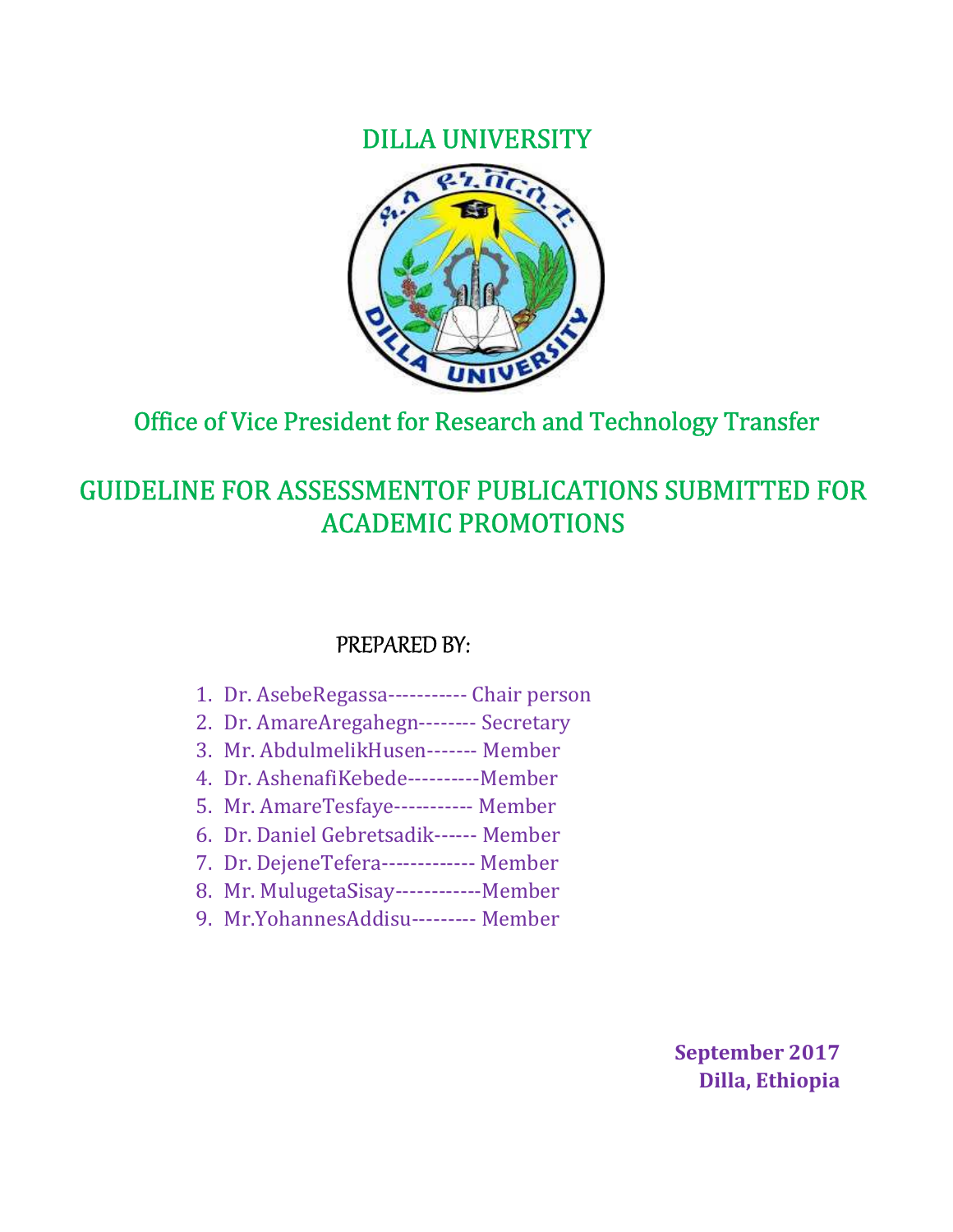This page is deliberately left blank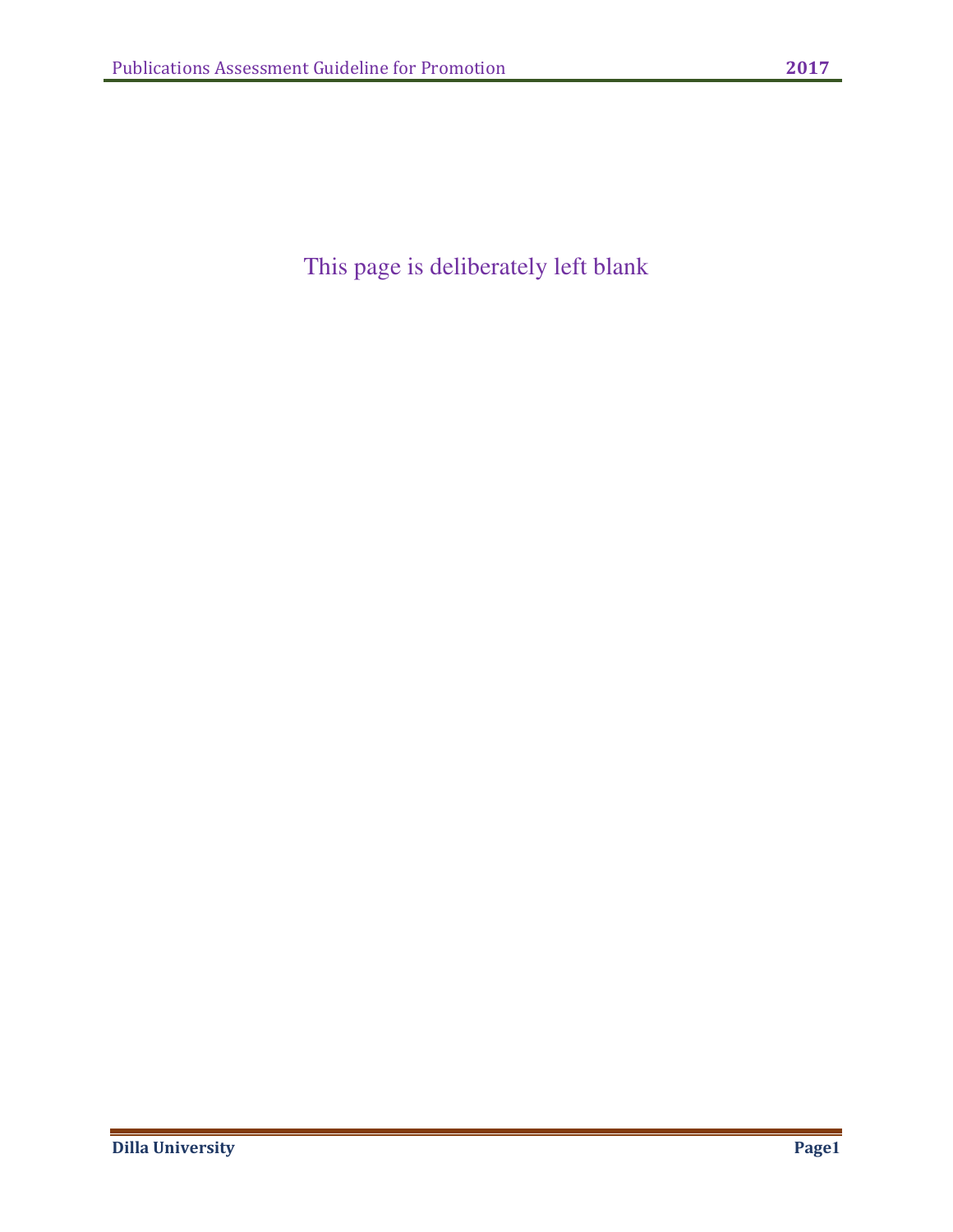#### Contents

| 1.1                                                                                                  |     |
|------------------------------------------------------------------------------------------------------|-----|
| 1.2                                                                                                  |     |
|                                                                                                      |     |
|                                                                                                      |     |
|                                                                                                      |     |
|                                                                                                      |     |
|                                                                                                      |     |
| 2.2.1. Mandatory Conditions for Publications Suspected of Falling into the List of Predatory         |     |
|                                                                                                      |     |
| 2.2.3. Criteria for Assessment of papers published in Conference/Research Proceedings 10             |     |
|                                                                                                      |     |
|                                                                                                      |     |
|                                                                                                      |     |
| 2.2.7. Criteria for Assessments of Teaching Materials/Modules (applicable only if it is incorporated |     |
|                                                                                                      |     |
|                                                                                                      |     |
|                                                                                                      |     |
| Section III. MISCELLANEOUS PROVISIONS                                                                | .19 |
| 1.1                                                                                                  |     |
|                                                                                                      |     |
|                                                                                                      |     |
|                                                                                                      |     |
|                                                                                                      |     |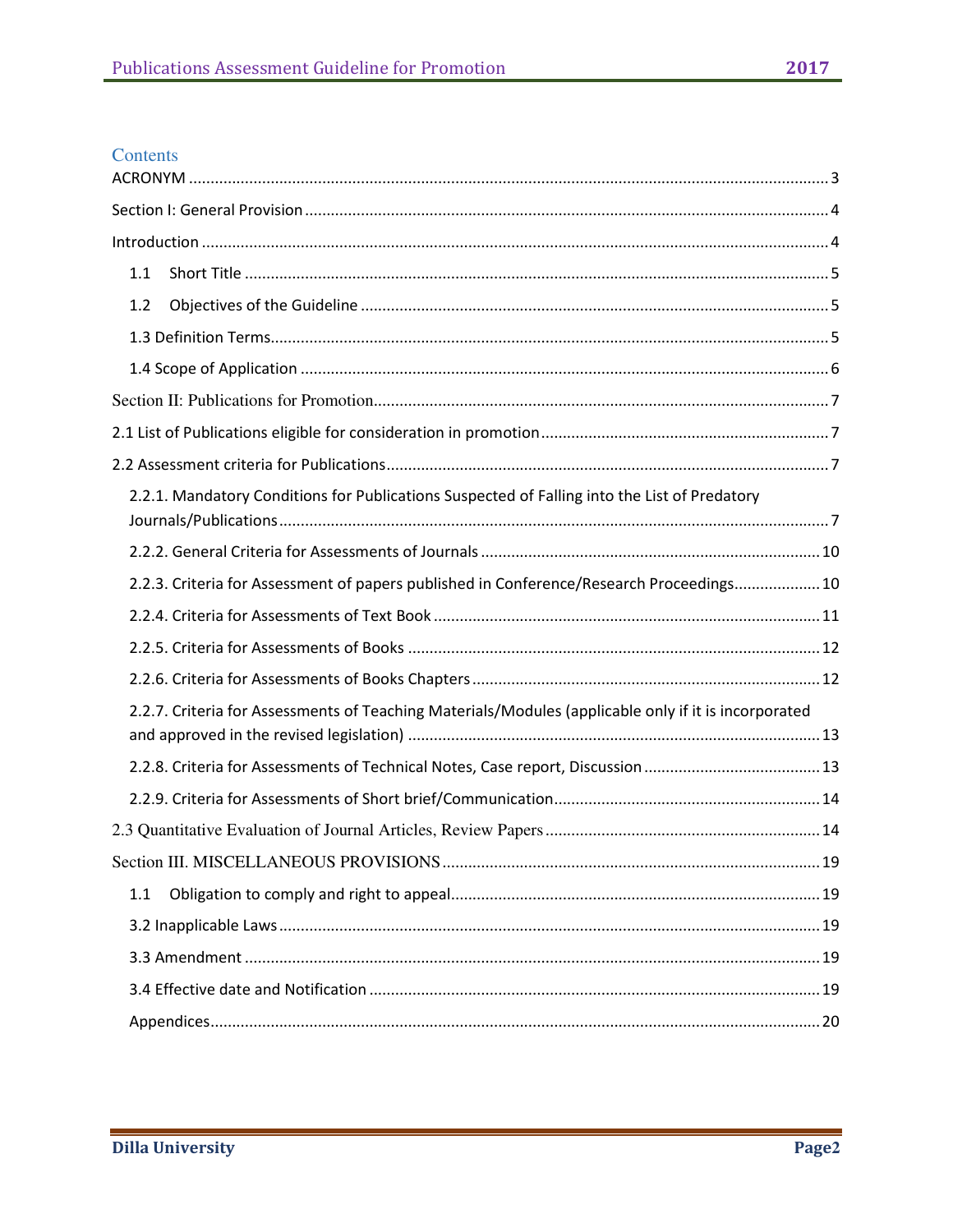| DU           | Dilla University                                    |
|--------------|-----------------------------------------------------|
| <b>VPRTT</b> | Vice President for Research and Technology Transfer |
| DC           | Department Council                                  |
| SC           | <b>School Council</b>                               |
| AC           | College Academic Council                            |
| <b>RDO</b>   | Research and Dissemination Office                   |
| RDC.         | Research and Dissemination Committee                |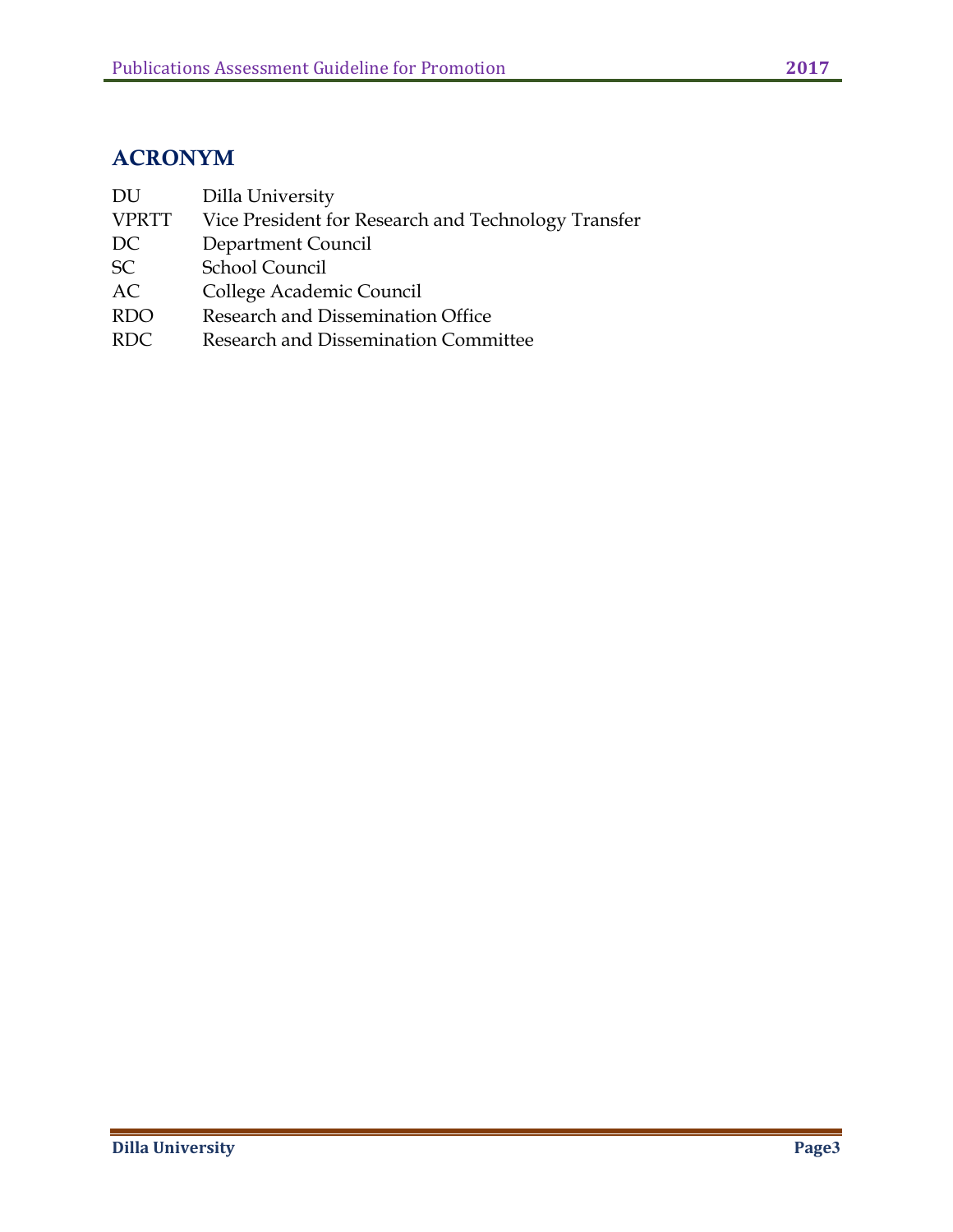## **Section I: General Provision**

## **Introduction**

As part of its missions, Dilla University (here after DU)has the responsibility to undertake and support research activities on topics pertaining to societal problems, policy issues and global knowledge production. While conducting scientific research is a fundamental milestone in the process, disseminating research outputs becomes an equally important step for meaningful contribution of the research exercise. To this goal, DU is supporting, funding and promoting multidimensional themes of research. All academic staff of the university have the obligation to conduct research and disseminate their research output through different strategies of which publication in different forms and technology release to solve problems remain prevalent. More importantly, publication has remained to be one of the common strategies/channels of disseminating and communicating scientific findings to academic community, policy makers, the media, practitioners and other broader audience.

According to the Dilla University Senate Legislation (2012, Article 54:4.4), any promotion to the rank of assistant professor and above should meet different requirements of scientific publications. However, the Legislation leaves out detail description on standard and reputability of publications for further guideline to be developed. InArticle 54 (4.4.b) the Legislation states, "The reputability of journals shall be determined by the academic unit and approved by the University's Research and Development Committee". Although the legislation clearly states that researcharticles should be published in reputablejournals to be considered for promotion, the qualitative descriptions of reputability are still vague and it is open for possibilities of different interpretations and subjectivities. Therefore, it has become necessary to develop a guideline to ease assessment of any publication submitted by academic staff for the purpose of promotion. To this end, a guideline, namely, "Publications Assessment Guideline for Promotion, 2016" was developed and approved by Dilla University Senate in July 2016.

However, after few months of practice, the Senate has realized that the guideline had different limitations. As a result, theSenate suggested the revision of the previous guideline, which has led to current guideline but with extensive changes and improvements. For the purpose of developing this guideline, the team used guidelines from Addis Ababa University, Bahir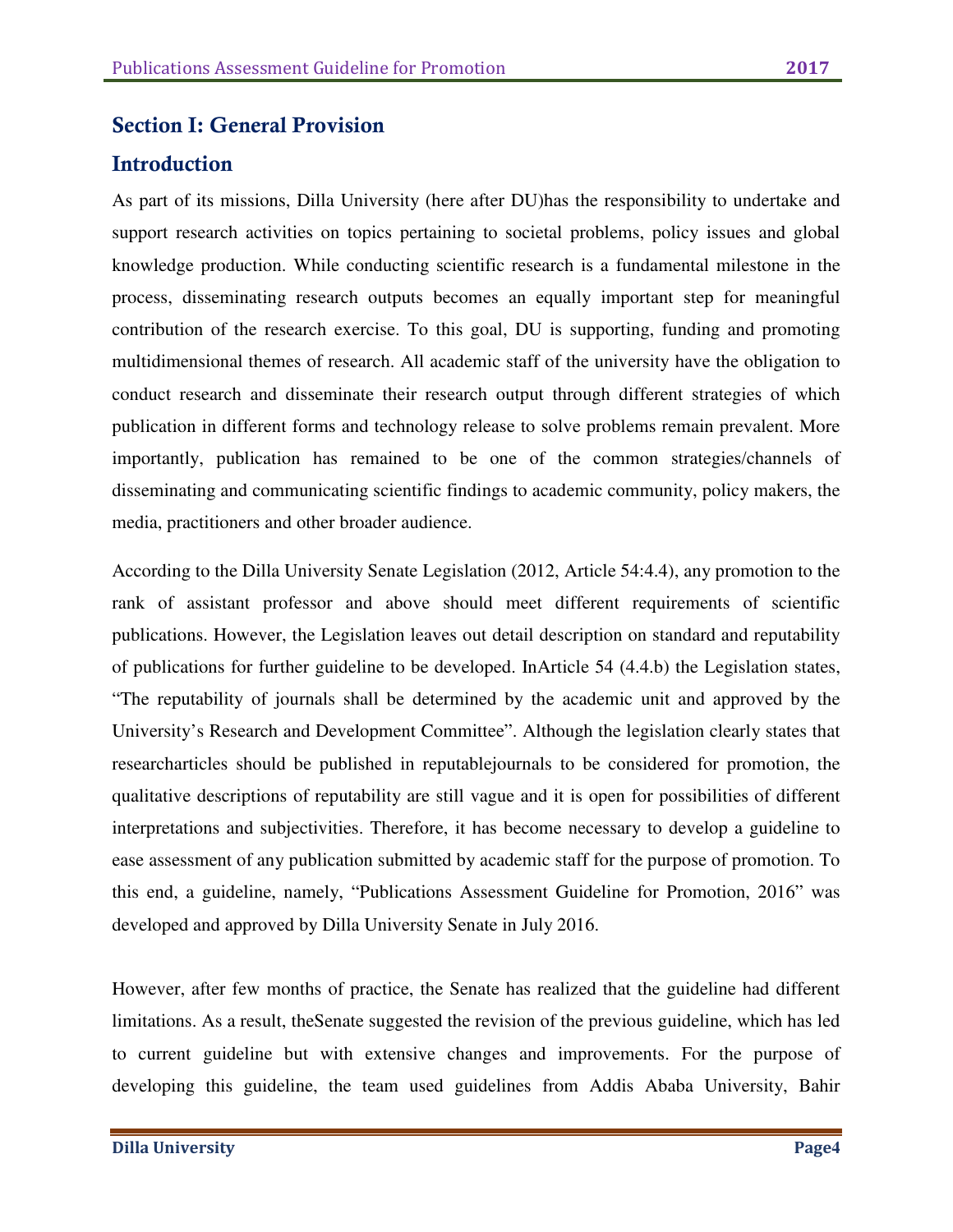DarUniversity, Gondar University, Haramaya University, and Mekele University. Moreover, Dilla University's Legislation has been used as reference to maintain compatibility of the guideline to different provisions in the legislation. In addition, the team has explored international journals and their guidelines to adapt to our context.

#### **1.1 Short Title**

This document may be cited as "The RevisedGuidelinefor Assessmentof Publications Submitted for Promotions, 2017".

#### **1.2 Objectives of the Guideline**

The objectives of this Guideline are to:

- 1) Establish clear and valid assessment criteria for the evaluation of publications submitted for promotion;
- 2) Minimize or even avoid the subjectivity of the criteria of promotion identified in the university senate legislation;
- 3) Avoid possible confusions among researchers and decision makers in the determination of acceptable publications; and
- 4) Avoid future controversies/disagreements in relation to the identification of acceptable publications for promotion including their values.
- 5) Encourage and support researchers to identify reputable journals and publish their research outcomes in such journals.

#### **1.3 Definition Terms**

In this guideline, unless the context requires otherwise:

- 1. "Board" shall mean the administrative board of any public University in Ethiopia
- 2. "Consistency of the Journal" shall mean the publication of each issue per volume or each volume per year as per the frequency stated in the journal website.
- 3. "Continuity of the Journal" shall mean the continuous publication of the journal uninterrupted or not discontinued.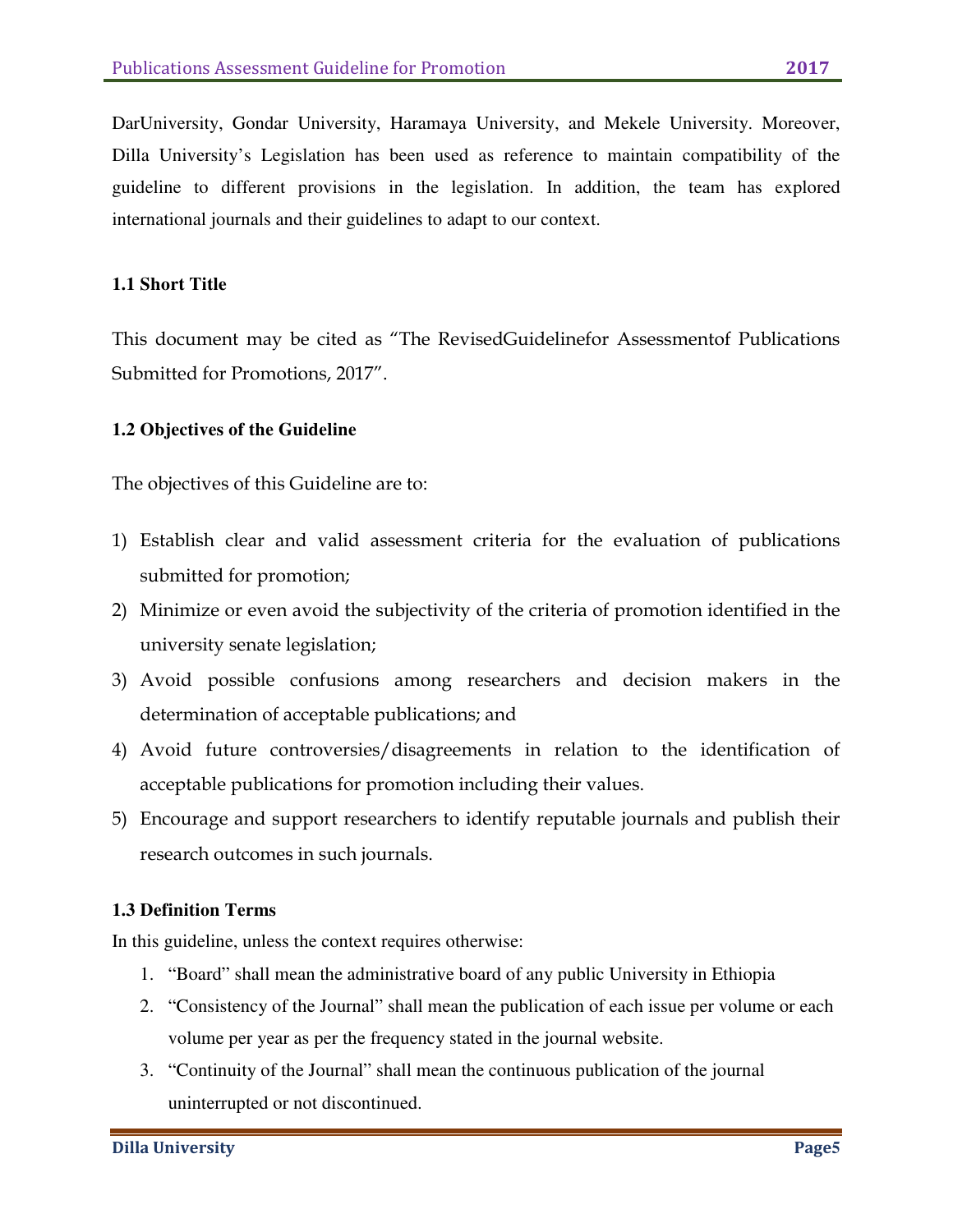- 4. "Journal article" shall mean scientific papers published in journals passing through peerreview processes.
- 5. "Indexation" shall mean the registration of the journal in scientific abstracting and indexing databases.
- 6. "Maturity of the Journal" shall mean the age of the journal since its establishment, and this can be evaluated in terms of its volume.
- 7. "Peer-review" shall mean the blind professional assessment of a researchmanuscript by anonymous reviewer(s) before the acceptance of the manuscript for publication.
- 8. "Publication" shall mean published scholarly writings in journalsand proceedings as wellas textbooks, books, book chapters,and teaching materials.
- 9. "Promotion" shall mean academic promotion to the ranks of lecturer and above requested by any academic staff of Dilla University as per the University Legislation.
- 10. "Plagiarism" shall mean the practice of copying ideas, texts, data and other creative work and presenting it as original result of own research work, without proper citation.
- 11. "Proceedings" shall mean collection of papers presented on national/international conferences/symposia/seminars and are published after being peer-reviewed. It also refers to research proceeding(s) whereby an institution publishes research works as "research proceeding(s).
- 12. "Reputability" shall mean the acceptability of the publication based on the criteria set for its assessment by this guideline.
- 13. "Self-plagiarism" shall mean duplicating one's own work in another publication or publishing one's own already published work without significant revision.
- 14. . "Short communication" shall mean brief notes produced from scientific works
- 15. "Standard Publisher" shall mean an academic publisher that meets the standard profiles of publication as indicated in appendix II of this guideline.

#### **1.4 Scope of Application**

This guideline is applicable for assessment of publications submitted for promotion as per the University Senate Legislation.It will be used for assessment of any publication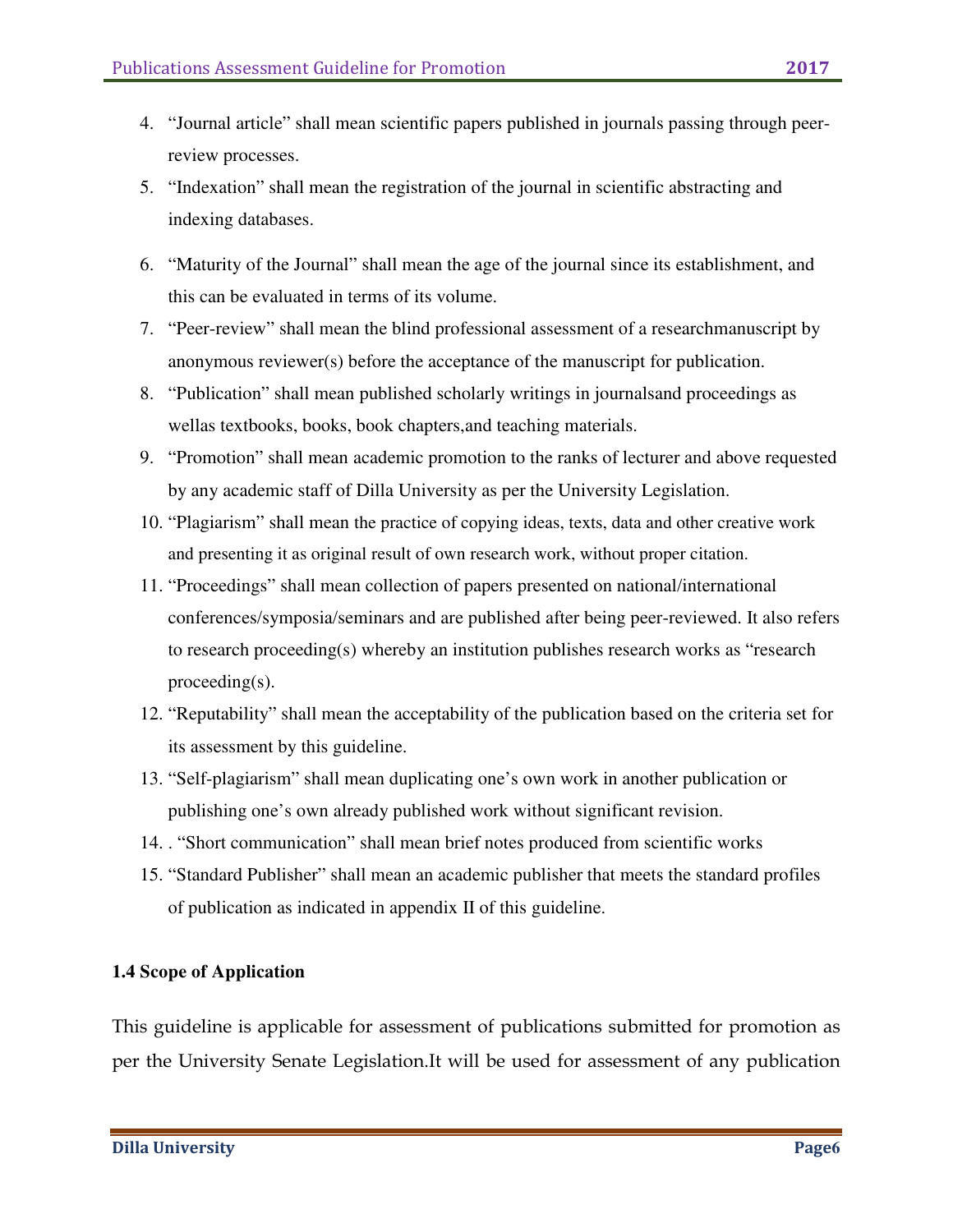submitted as requirement(s) of promotion to the ranks of Lecturer andabove as per the provisions in the revised Dilla University Legislation, 2012.

# **Section II: Publications for Promotion**

# **2.1 List of Publications eligible for consideration in promotion**

- a) Research Articles published in reputable journals
- b) Review Papers published in reputable journals
- c) Papers published in Conference Proceedings
- d) Textbooks
- e) Books based on original research
- f) Papers published as book chapters
- g) Teaching Materials/Modules
- h) Technical Notes, Case Reports, Discussions
- i) Short/Brief Communication

# **2.2 Assessment criteria for Publications**

# **2.2.1. Mandatory Conditions for Publications Suspected of Falling into the List of Predatory Journals/Publications**

#### **2.2.1.1. Free from publication in standalone/Predatory journals**

In this era of communication technology, the scientific community, scientific publishers and journals exist within the ambivalence of exploiting the opportunities generated from communication technologies, on the one hand, and the challenge of facing publication platforms that do not follow standard scientific publication processes. The publication platforms that do not meet standard scientific publication procedures and ethics are called *predatory/standalone* journals or publishers. These predatory/standalone journals/publishers are mainly businessoriented in their publication activities and fail to conduct scientific review of manuscripts, they do not have sound editorial policy and neither their editorial board nor the advisory board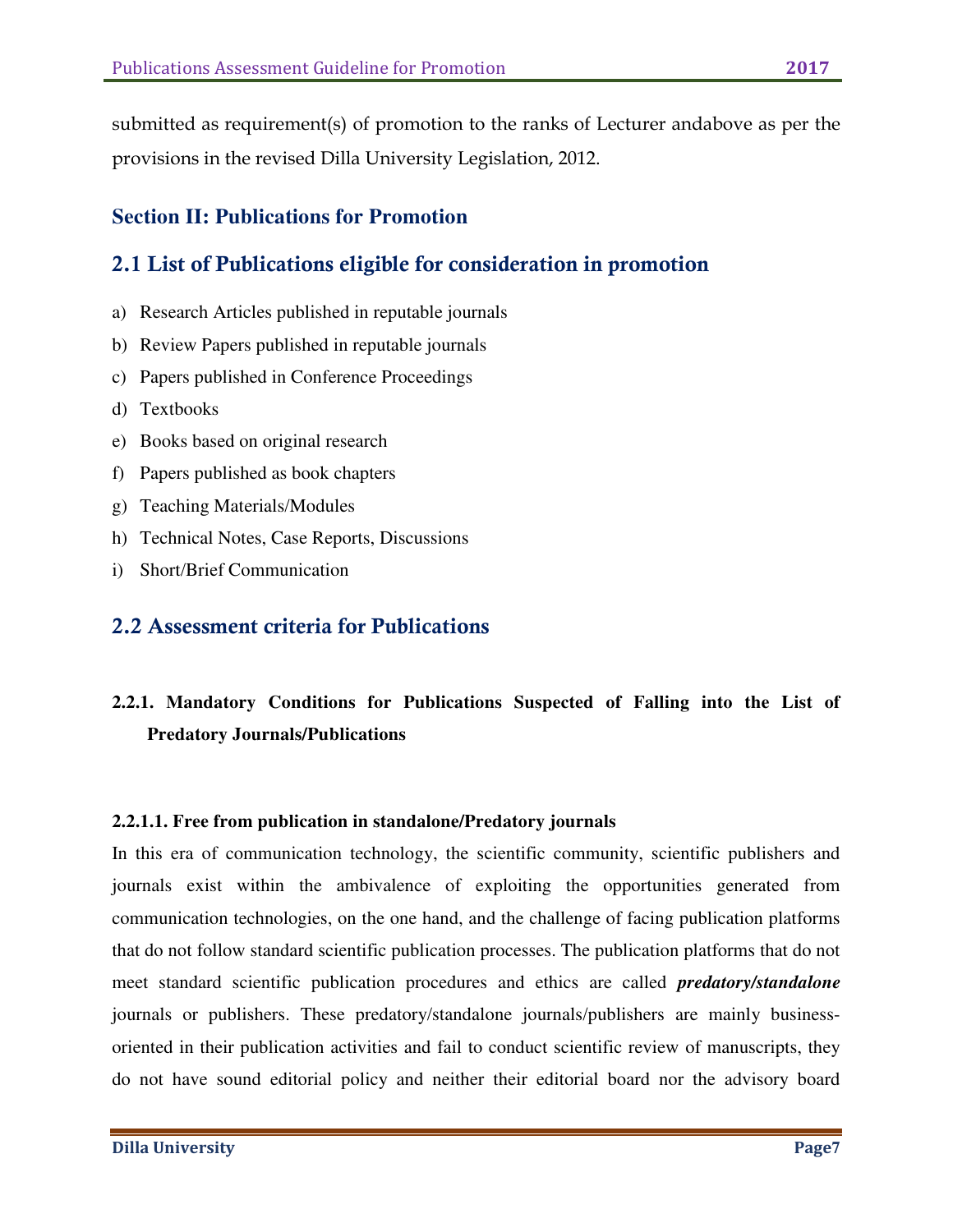members qualify to manage journals that are presumably portrayed as high standard and broader in scope. The following criteria shall be used to distinguish predatory journals/publishers, and if a journal matches with three or more of the criteria listed below, it will automatically be rejected from consideration for further assessment:

- a) The publisher's owner is identified as the editor of many of the journals published by the organization
- b) No or inadequate information about institutional affiliation and academic profile is provided regarding the editor and editorial staff.
- c) Evidence exists showing editor-in-chief or other editorial board members do not have the relevant qualification and academic expertise to reasonably qualify them to be publication gatekeepers in the journal's field.
- d) Two or more journals have duplicate board members,
- e) The name of the journal is incongruent with the journal's mission
- f) The publisher publishes journals that are excessively broad (e.g. Journal of Education, Journal of Science, Journal of Current Research etc),
- g) The publisher publishes journals that combine two or more fields not normally treated together (e.g. *International Journal of Business, Humanities and Technology*),
- h) The publisher does not use standard identifiers such as ISSN or DOI or uses them improperly,
- i) Evidence exists that showing that the publisher/journal does not really conduct proper peer-review although it claims to do so,
- j) The publisher or its journals are not listed in standard periodical directories or are not widely catalogued in library databases,
- k) The Journal/publisher copies or mimics from other high-quality journals/publishers,
- l) None of the members of the journal's editorial board have ever published an article in the journal
- m) The journal is found in the list of standalone journals.

In general, all journals will be first checked if they appear in world-class publishers and indexation databases listed under Appendix I and II. If the journals are not found in the lists of publishers and databases, the journals will be checked if they fall into Jeffrey Beall's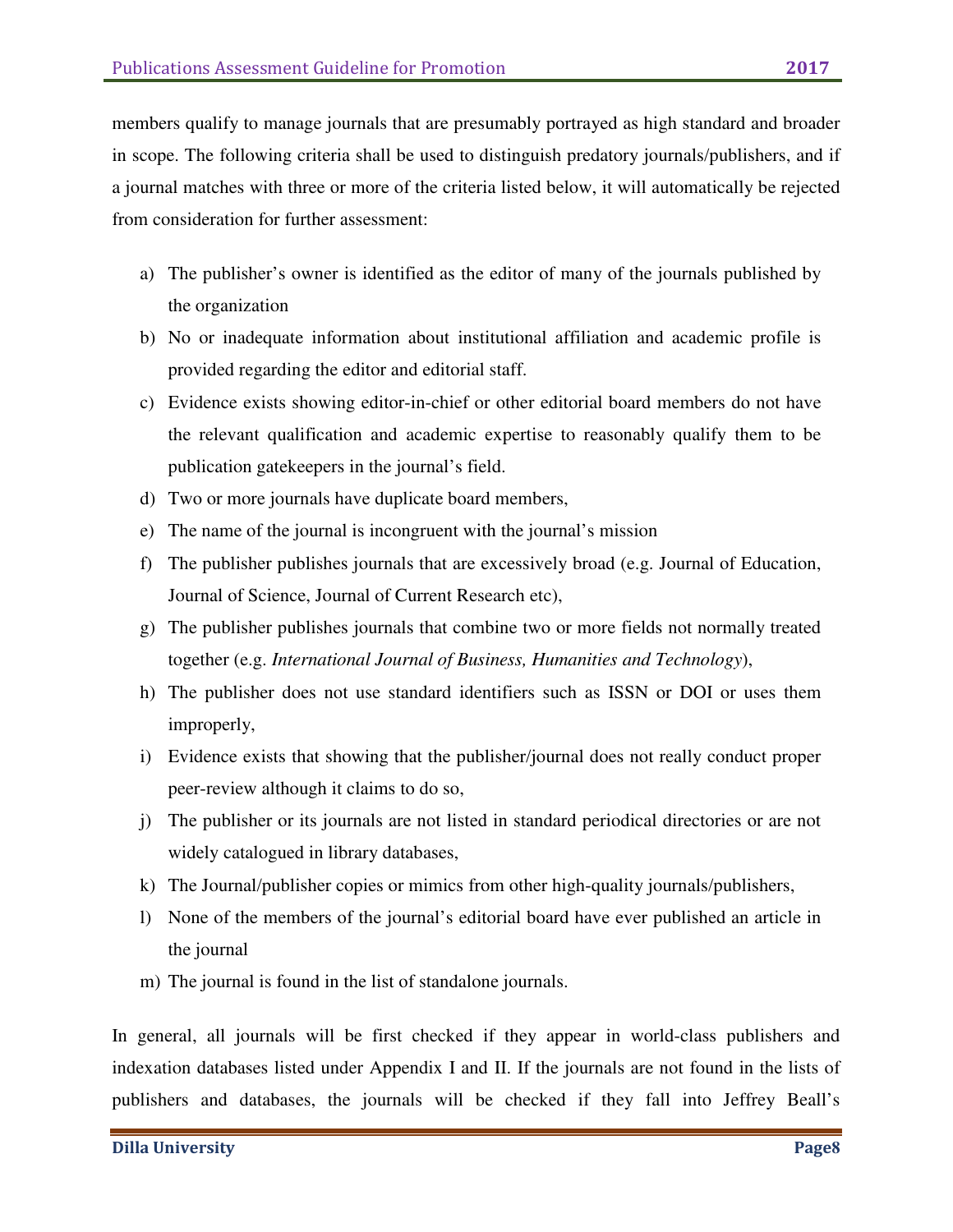standalone/predatory journals/publishers updated version. The Beall's list will be updated every year by the RDO. If the journal is listed in Beall's predatory list, the publication shall be automatically rejected, and will not proceed to any further process of assessment. However, in case if the journals are found both in the renowned databases and at the same time in the list of predatory journals, the committee shall request the applicant to submit evidence of peer-review of the manuscript as detailed under 2.2.1.2 of this guideline.

#### **2.2.1.2. Evidence of peer-review**

Any paper published in proceedings, books, and journals or as short/brief communication, and technical notes, case reports and discussion papers should provide clear evidence of peer-review before publication. For article, book, book chapters and proceedings, there should be clear evidence of correspondence demonstrating detail peer-review comments from reviewers to authors via editors, and the applicant should submit such evidence upon request by the committee. Whereas, in the case of short/brief communication, and technical notes, case reports and discussion papers, evidence from editor of the publication platforms can be provided as proof for the papers' review process. Note that, a manuscript is said to be peer reviewed if and only if the number of referees per manuscript are two or more in the case of article papers.

#### **2.2.1.3.Free from all kinds of Plagiarism**

While there are many types of plagiarism such as intentional, unintentional and self-plagiarism, it is the responsibility of the researcher to avoid all types of plagiarism, as any kind of such practice is deemed unethical and results in disqualification of the paper as per the detail set in this guideline.For any publication to be eligible and to enter into the process of evaluation for reputability assessment, it should be cleared from any kind of plagiarism. Clearance from plagiarism should be made through the following steps:

Self-Plagiarism: Cases of self-plagiarism occur in the form of re-publication of one's own already published material without significant modification and copying from one's own published work without proper citation. With considerable modifications, an author may use up to 50% of his/her own work from thesis or dissertation.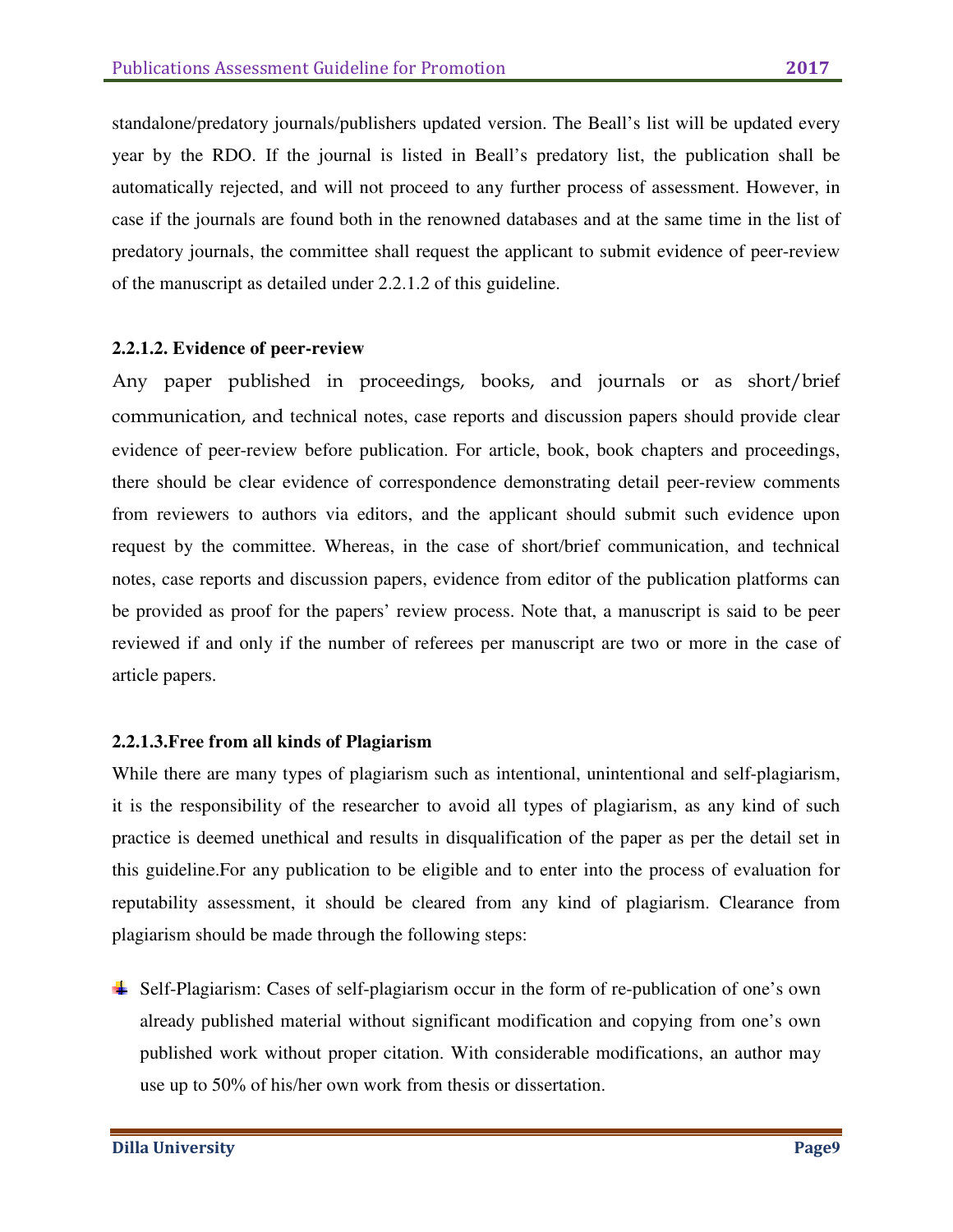Other forms of Plagiarism: Whether it is intentional or unintentional, plagiarism is considered as academic crime. Because it is not easy to distinguish intentional plagiarism from unintentional act of same practice, any paper that shows any kind of plagiarism shall not be eligible for assessment in the promotion application.

## **2.2.2. General Criteria for Assessments of Journals**

- 1. Evidence of peer-review of the article
- 2. Free from any kind of plagiarism
- 3. Not in the list of standalone journals
- 4. Sound editorial policy of the journal
	- Offers a viable editorial policy and clear guidelines for authors and reviewers,
- 5. Professional reputation of editorial board and advisory board members
- $\pm$  Has an editor-in-chief, a managing editor, and/or associate editors,
- 6. Regularity/Consistence and Continuity of the journal
- 7. Publisher standard (listed under appendix I of this guideline, and should be updated every six months by RDO and approved by RDC).
- 8. Indexation(listed under appendix II of this guideline, and should be updated every six months by RDO and approved by RDC).

While the details of the criteria listed above from 1-3 have been described under section 1.5 in this guideline, the detail explanation and values given to the items listed under 4-8 are well described below under section 2.3 of this guideline.

## **2.2.3. Criteria for Assessment of papers published in Conference/Research Proceedings**

Papers published in conference or research proceedings shall be evaluated by three (two external and one internal) anonymouswell-qualified researchers who are in the academic rank or above the academic rank for which the promotion is requested.In the review by the three reviewers, the paper should fulfil the following requirements:

- a) There is a statement in the proceedings that all papers are peer-reviewed in full after presentation
- b) The author has a statement or acknowledgement from the proceedings editor(s) showing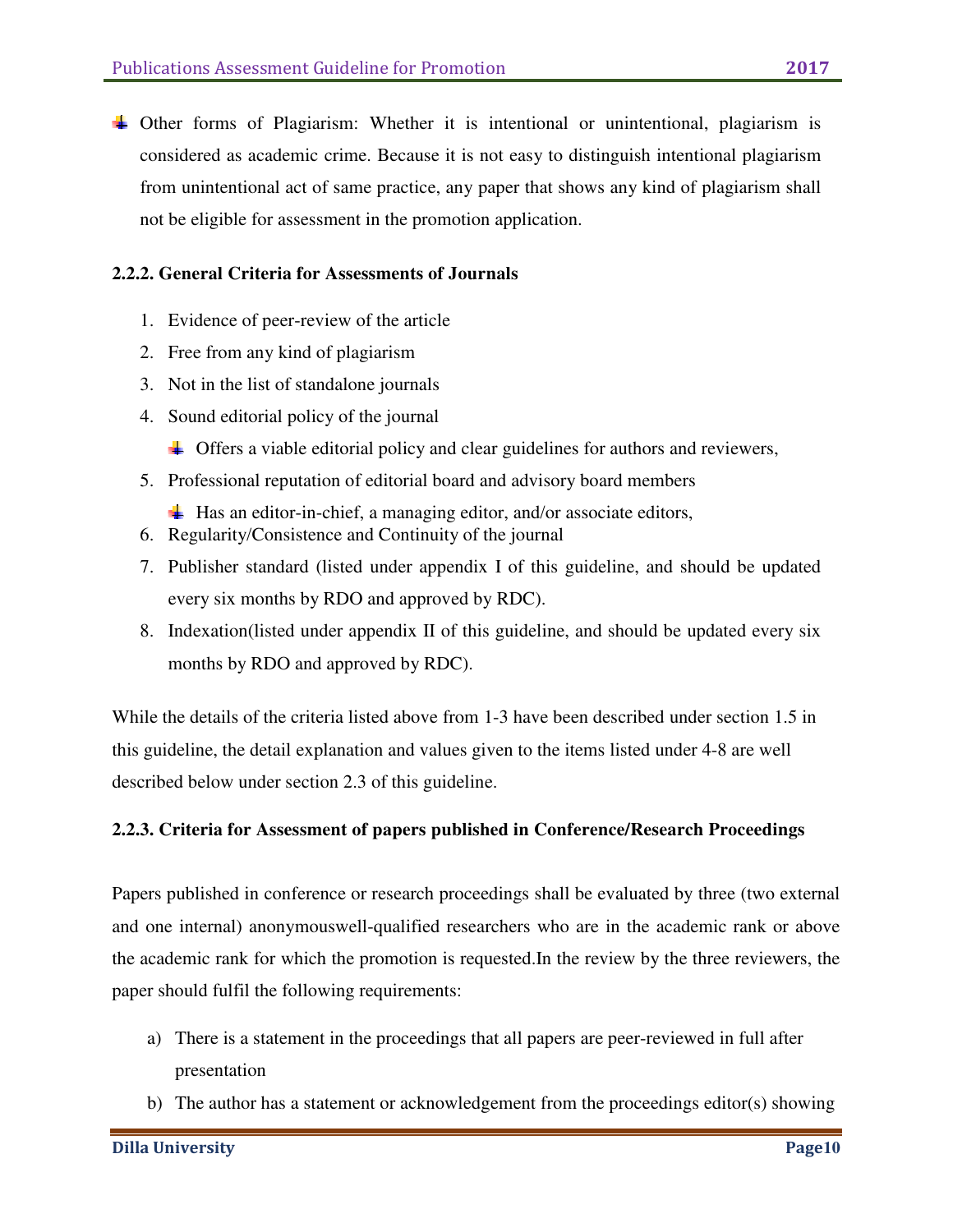that all papers are peer-reviewed in full

- c) The author has a copy of the reviewer's assessment relating to the paper
- 2. Contributions drawn from presentations on national/international conference with related theme/panel to the contribution, and
- 3. The selection process is on competitive basis.

#### **2.2.4. Criteria for Assessments of Text Book**

To qualify as a textbook a manuscript must:

- a) Have at least 80% coverage of the subject;
- b) Include current views in the field whether controversial or settled;
- c) Have a practical approach to the subject dealt with
- d) Be prepared in as simple and comprehensive manner as possible taking into consideration the level of understanding of its primary audiences;
- e) Comply with the rules, procedures and ethics of academic research and publication;
- f) Include all tabulations, graphs, illustrations and exercises where necessary for a comprehensive understanding of the subject matter it deals with;
- g) Meet the existing situation of Ethiopia and be compatible with other available materials;
- h) Be prepared by staff member with the rank of lecturer and above who has effectively taught the course at least 2 times in different semesters; and the material should be within the field of specialization of the writer.
- i) Must be positively assessed and accepted by one internal and two external assessors.
- j) When the author has used a teaching material or module for a previous promotion and developed it into a textbook thereafter, the work will receive 50% of the points for a textbook, i.e., 100 points. However, in such case, the teaching textbook should demonstrate at least 25% additional new work different from the modules/teaching materials previously used.
- k) Sufficient instructional strategies are provided to promote depth of understanding
- l) The textbook should be published by a reputable academic publisher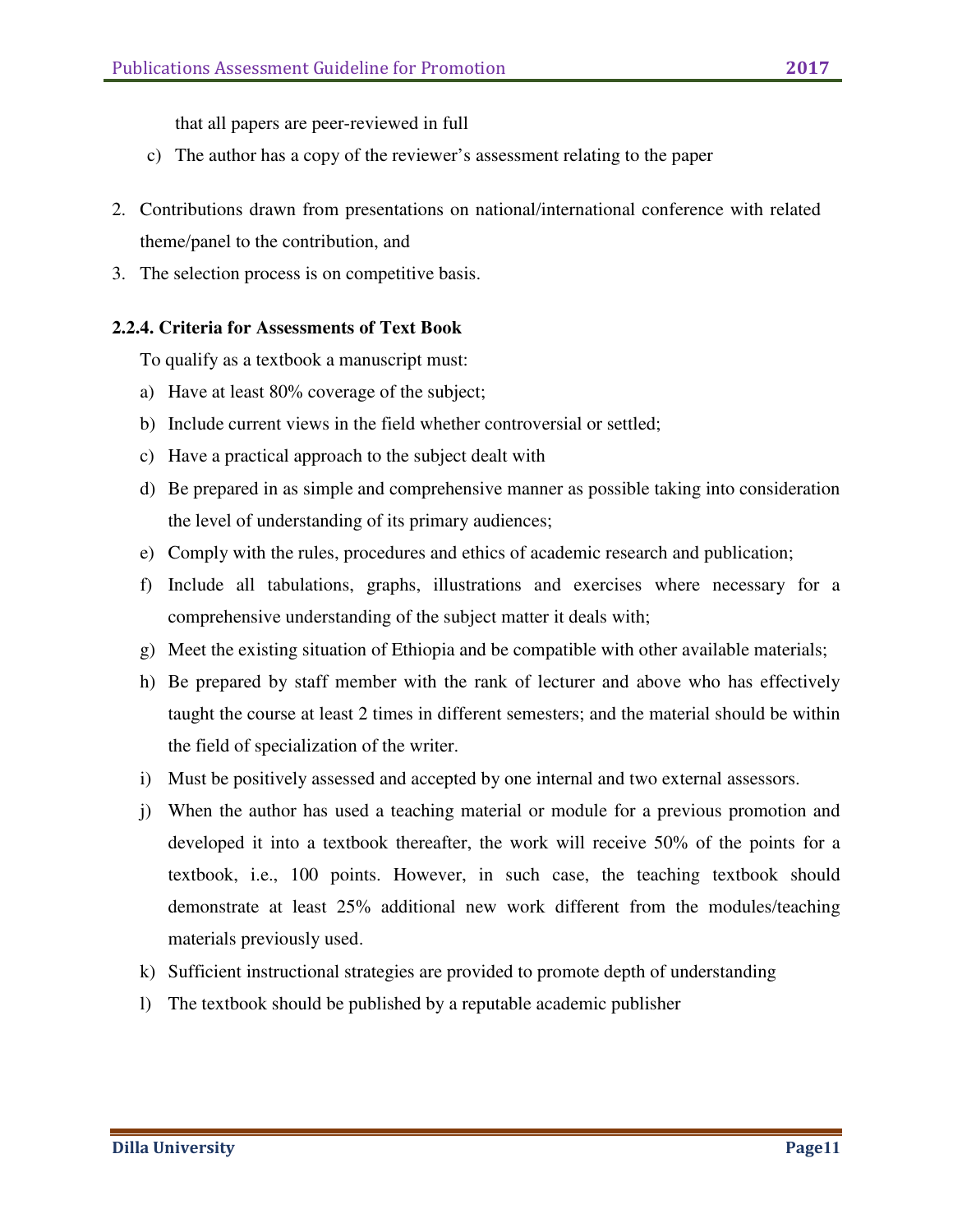#### **2.2.5. Criteria for Assessments of Books**

- a) Prepared basedon original research on the subject
- b) 50% of each chapter is composed of original data
- c) Meet generally accepted standard profile of books (index, references, ISBN, Barcode identification, and cataloguing information)
- d) Be prepared by staff member with the rank of lecturer and above whose area of specialization is related to the book under consideration.
- e) Be positively reviewed and accepted by two external and one internal assessors where the internal assessor is at least equivalent or higher rank to the applicant and the external assessors must be with higher rank.

When the author has used teaching material, module or textbooks for previous promotion and developed it into a book thereafter, the book will receive 50% of the points for a book, i.e. 150 points. However, the author should demonstrate at least over 25% new data and theoretical improvements.

#### **2.2.6. Criteria for Assessments of Books Chapters**

a) Prepared based on original research on the subject (substantive data/method), and

b) The edited book is published by reputable publisher or the book/book chapter meets generally accepted profile of book,

#### OR

- c. Prepared based on original research on the subject (substantive data/method), and
- d. The book should be edited by specialist(s) in the field
- e. The specific chapter reviewed before publication
- f. The chapter fits to the overall themes of the edited book volume
- g. The editor(s) of the book should be having academic levels of Assistant Professor and above

When the author has used the teaching material, module or textbooks for a previous promotion and developed it into a book thereafter, the work will receive 50% of the points for a book, i.e.,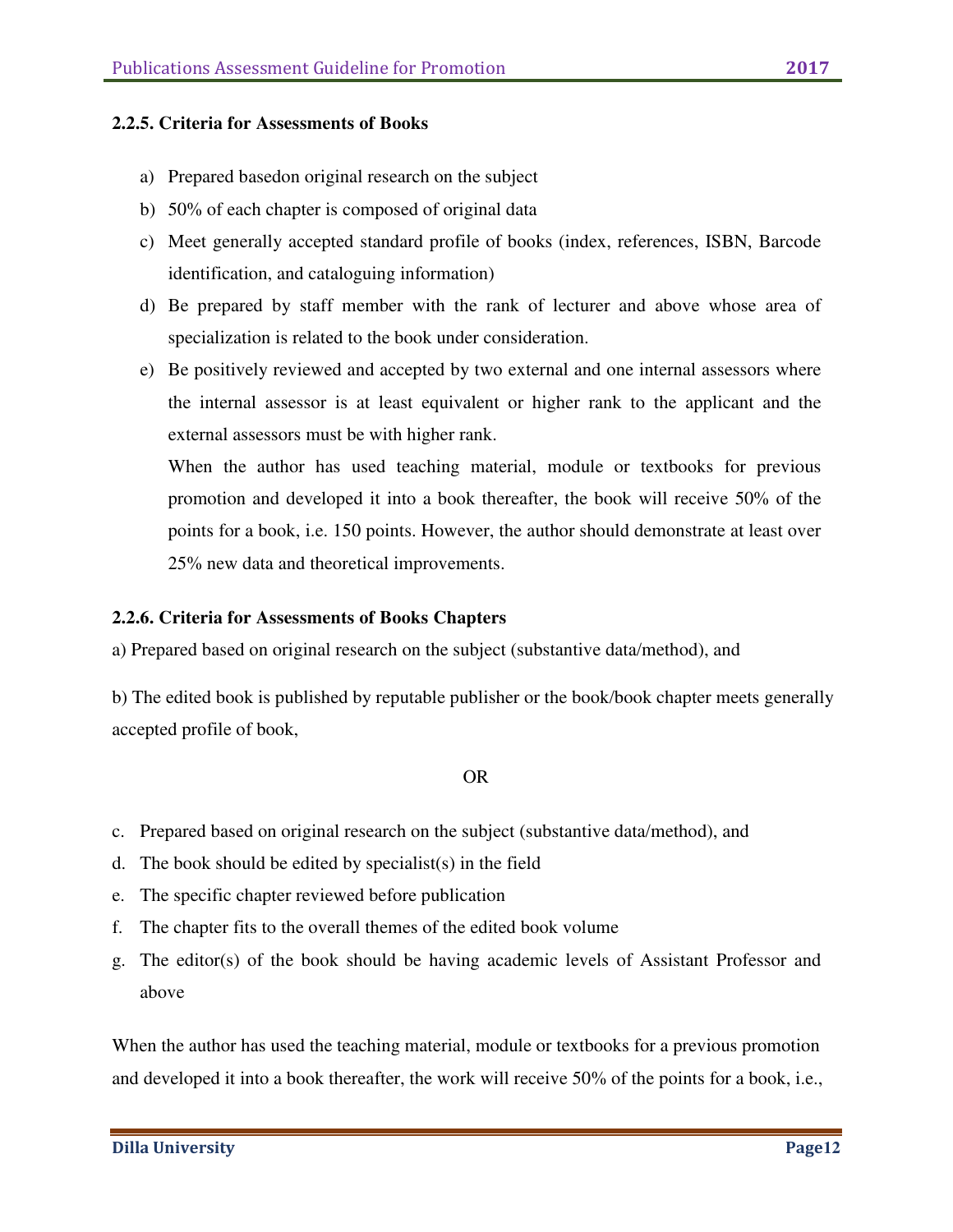150 points. However, the book should not use more than 75% from the materials previously sued for promotion.

# **2.2.7. Criteria for Assessments of Teaching Materials/Modules (applicable only if it is incorporated and approved in the revised legislation)**

- 1) To qualify as a teaching material/module a manuscript must:
	- a) Have at least 90% coverage of the course for which it is prepared;
	- b) Include current views in the field whether controversial or settled;
	- c) Have a practical approach to the subject dealt with;
	- d) Be prepared in as simple and comprehensive manner as possible taking into consideration the level of understanding of its primary audiences;
	- e) Comply with the rules, procedures and ethics of academic research and publication;
	- f) Include all tabulations, graphs, illustrations and exercises where necessary for a comprehensive understanding of the subject matter it deals with;
	- g) Meet the existing situation of Ethiopia and be compatible with other available materials;
	- h) Be prepared by an academic staff member who has at least a rank of lecturer and one year of effective teaching experience, provided that the teaching material in question is in the area of the specialty of the staff; and
	- i) Be positively reviewed by one internal and one external assessor.
	- j) The course objectives, descriptions and outline are congruent with the department curricula and confirmed by the department
	- k) Clear and adequate instructional strategies

#### **2.2.8. Criteria for Assessments of Technical Notes, Case report, Discussion**

Case reports:

- a. Novelty (originality) of the case and of the evaluation
- b. Confirmation/evidence of ethical clearance and of conflict of interest
- c. Should be published in reputable journal passing through peer-review process
- d. Practicality and contribution to the field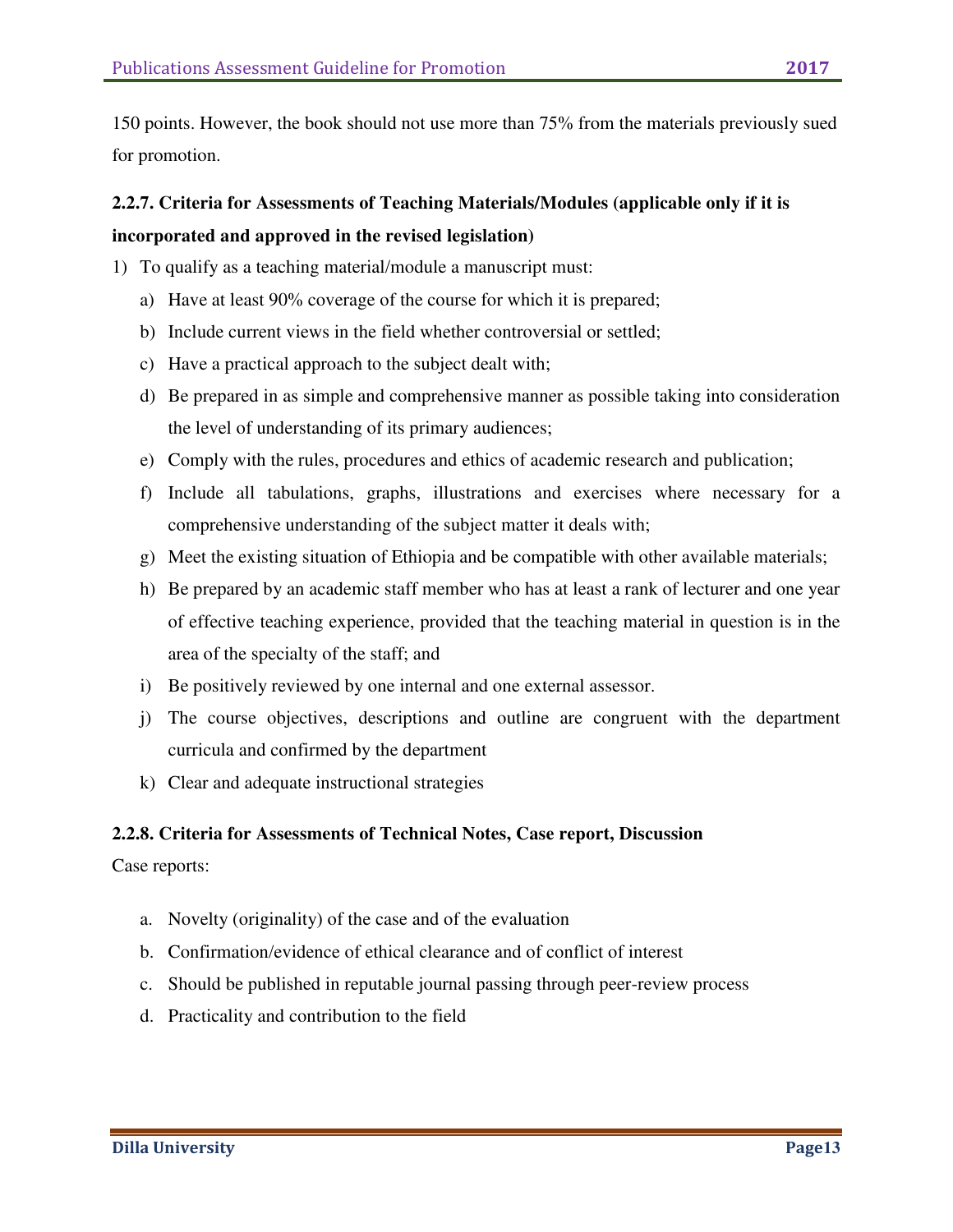#### **2.2.9. Criteria for Assessments of Short brief/Communication**

For short/brief communication to be qualified for promotion, it should fulfill the following criteria:

- a) Provide concise review and findings on the area
- b) Draw the brief communication on academic analysis (review of existing work or based on empirical data)
- c) Provide clear policy guideline targeting specific institution
- d) The brief communication should be published on scientific website, journal, bulletin or magazine
- e) The brief communication or policy brief note should be reviewed before publication and evidence of review should be submitted with the application

| N <sub>o</sub> | General                                               | Interpretation                                                                 | Specific criteria                                                                                             | Values         |
|----------------|-------------------------------------------------------|--------------------------------------------------------------------------------|---------------------------------------------------------------------------------------------------------------|----------------|
|                | criteria                                              |                                                                                |                                                                                                               |                |
| 1.             | Theprofession<br>al<br>reputation and<br>competenceof | This criterion tries<br>to evaluate the<br>academic and<br>publication profile | Academic and publication profile of editors,<br>editorial board members and, composition<br>of advisory board | 25             |
|                | editors, board<br>of advisors,<br>editorial staff     | of editor-in-chief,<br>editorial board,<br>number and<br>composition of        | a. Academic profile of the editor-in-<br>chief                                                                | 3              |
|                |                                                       | advisory board                                                                 | Masters degree<br>$\bullet$                                                                                   | $\overline{0}$ |
|                |                                                       |                                                                                | PhD<br>$\bullet$                                                                                              | 3              |
|                |                                                       |                                                                                | Academic profile of editorial board<br>$\mathbf{b}$ .<br>members                                              | $\overline{3}$ |
|                |                                                       |                                                                                | Masters degree                                                                                                | $\mathbf{1}$   |
|                |                                                       |                                                                                | PhD                                                                                                           | 3              |
|                |                                                       |                                                                                | Combination of both                                                                                           | $\overline{2}$ |
|                |                                                       |                                                                                | c. Publication profile of the editor-in-<br>chief                                                             | 10             |
|                |                                                       |                                                                                | Less than 2 articles                                                                                          | $\mathbf{0}$   |

#### **2.3 Quantitative Evaluation of Journal Articles, Review Papers**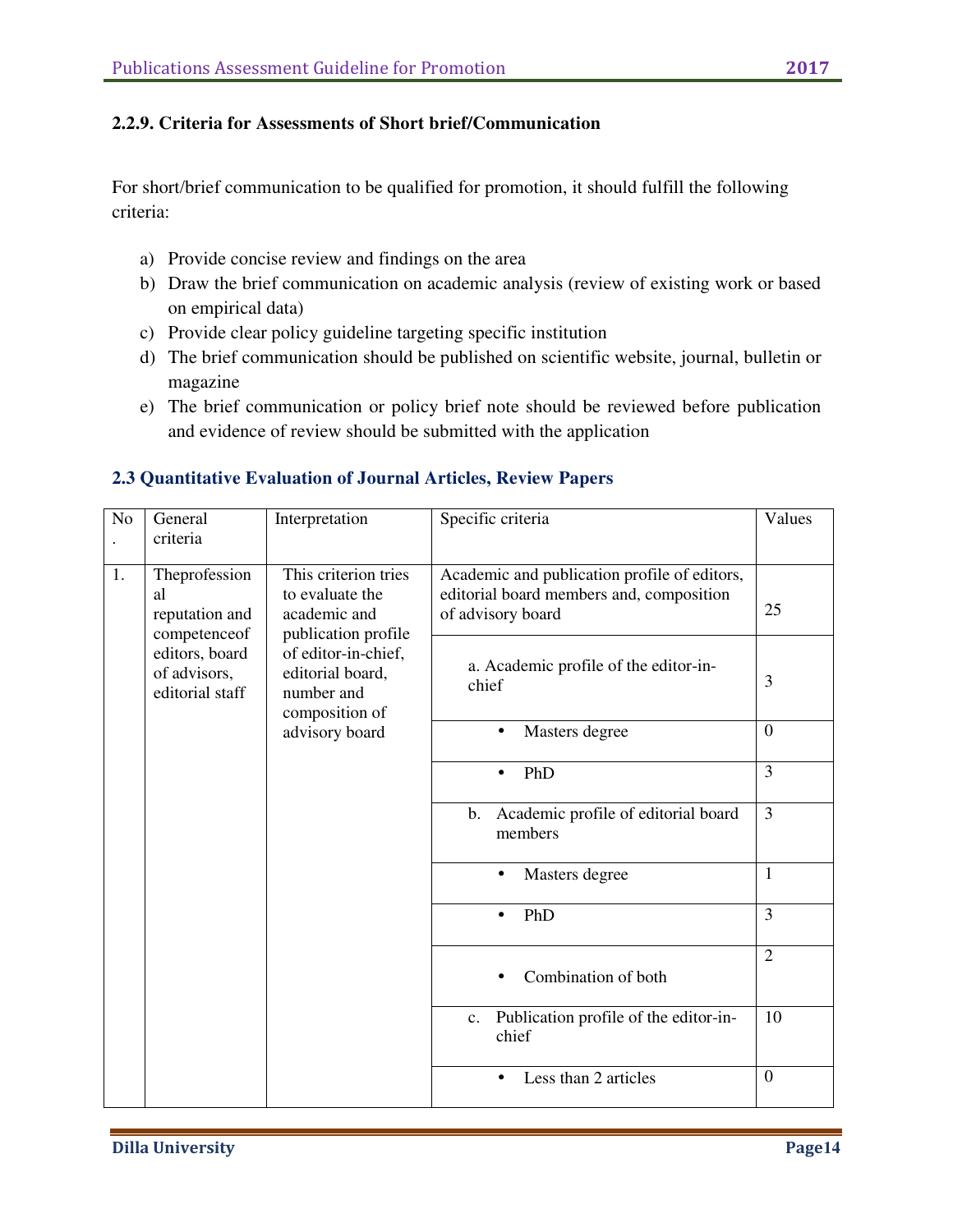|  | 2 to 3 articles<br>$\bullet$                                                   | 3                       |
|--|--------------------------------------------------------------------------------|-------------------------|
|  | 4 to 5 articles;<br>$\bullet$                                                  | $\overline{5}$          |
|  | 6 to 10 articles;<br>$\bullet$                                                 | $\overline{7}$          |
|  | 11 and above articles<br>$\bullet$                                             | 10                      |
|  | d. Average Value for Publication<br>profile of each editorial board<br>members | $\overline{3}$          |
|  | Less than 2<br>$\bullet$                                                       | $\mathbf{0}$            |
|  | 2-4 articles<br>$\bullet$                                                      | $\mathbf{1}$            |
|  | 5-8 articles                                                                   | $\overline{2}$          |
|  | 9 and above articles<br>$\bullet$                                              | $\overline{3}$          |
|  | e. Affiliation of Board Members                                                | $\overline{3}$          |
|  | Universities                                                                   | $\overline{3}$          |
|  | <b>Research Institutions</b><br>٠                                              | $\overline{2}$          |
|  | Universities and Research<br>Institutions                                      | $\mathfrak{Z}$          |
|  | Non-academic organizations                                                     | $\boldsymbol{0}$        |
|  | Composition of advisory board<br>f.<br>members                                 | $\overline{\mathbf{3}}$ |
|  | No international composition<br>$\bullet$                                      | $\boldsymbol{0}$        |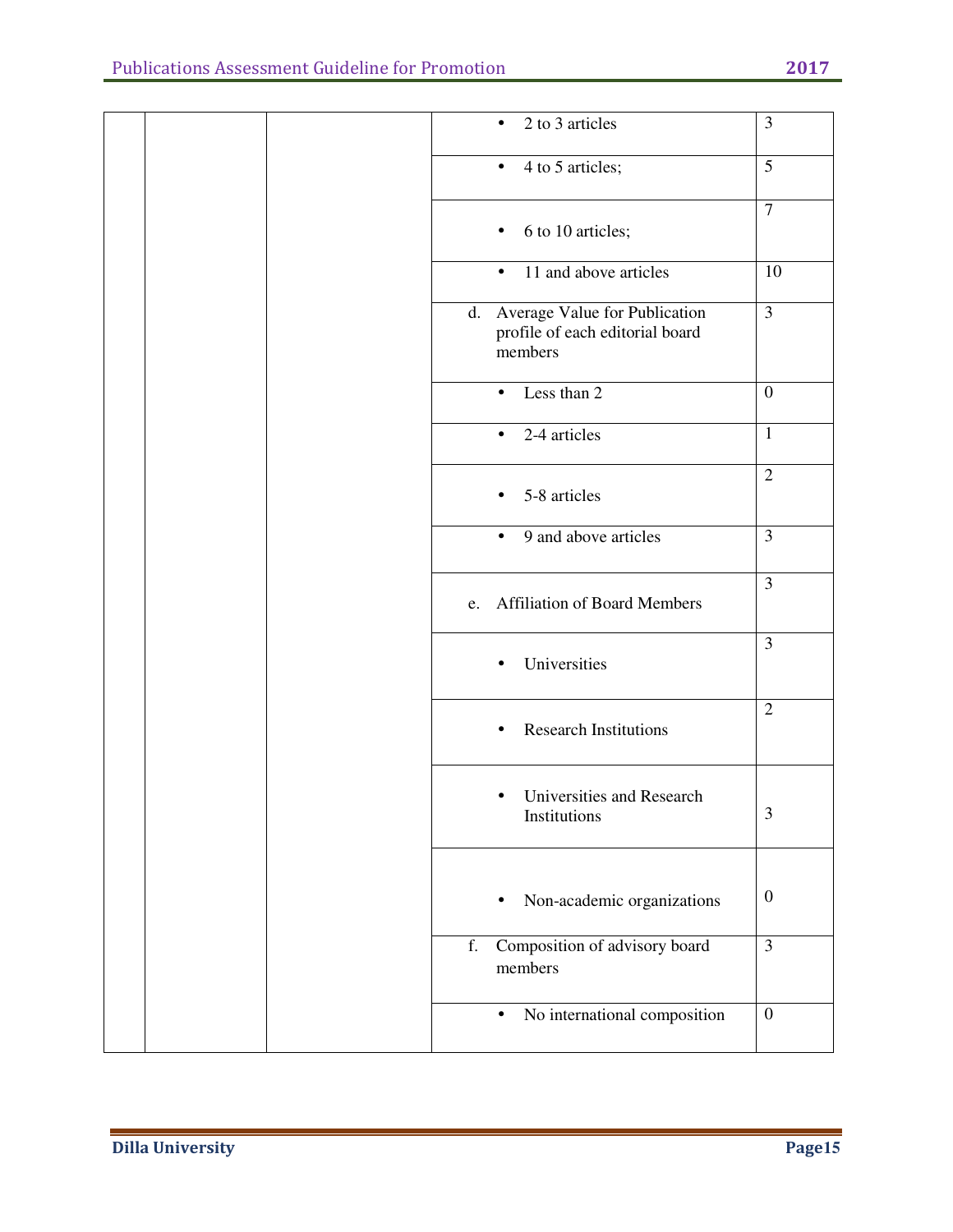|    |                              |                                                                                                 | Less than 25% international<br>composition                                                                                  | $\overline{2}$   |
|----|------------------------------|-------------------------------------------------------------------------------------------------|-----------------------------------------------------------------------------------------------------------------------------|------------------|
|    |                              |                                                                                                 | 25% and above<br>$\bullet$                                                                                                  | 3                |
| 2. | Sound<br>editorial<br>Policy | This criterion<br>evaluates that the<br>journal has<br>acceptable and clear<br>editorial policy | Ethical issues, author guidelines,<br>description of scope and focus,<br>accessibility policy and standard of<br>publishers | 25               |
|    |                              |                                                                                                 | Ethical Issues/Plagiarism policy<br>a.                                                                                      | 3                |
|    |                              |                                                                                                 | Yes,<br>$\bullet$                                                                                                           | $\overline{3}$   |
|    |                              |                                                                                                 | No,<br>$\bullet$                                                                                                            | $\mathbf{0}$     |
|    |                              |                                                                                                 | Submission guideline<br>$\mathbf b$ .                                                                                       | $\overline{3}$   |
|    |                              |                                                                                                 | Email<br>$\bullet$                                                                                                          | $\overline{2}$   |
|    |                              |                                                                                                 | Online<br>$\bullet$                                                                                                         | 3                |
|    |                              |                                                                                                 | Manuscript preparation guideline<br>c.                                                                                      | 3                |
|    |                              |                                                                                                 | Yes<br>$\bullet$                                                                                                            | $\overline{3}$   |
|    |                              |                                                                                                 | N <sub>o</sub><br>$\bullet$                                                                                                 | $\boldsymbol{0}$ |
|    |                              |                                                                                                 | Description of scope and focus<br>d.                                                                                        | $\overline{3}$   |
|    |                              |                                                                                                 | Journal theme specific<br>$\bullet$                                                                                         | $\overline{3}$   |
|    |                              |                                                                                                 | General<br>$\bullet$                                                                                                        | $\overline{2}$   |
|    |                              |                                                                                                 | Unrelated to the journal theme<br>$\bullet$                                                                                 | $\mathbf{0}$     |
|    |                              |                                                                                                 | Accessibility of the policy<br>e.                                                                                           | $\overline{3}$   |
|    |                              |                                                                                                 | Yes                                                                                                                         | $\overline{3}$   |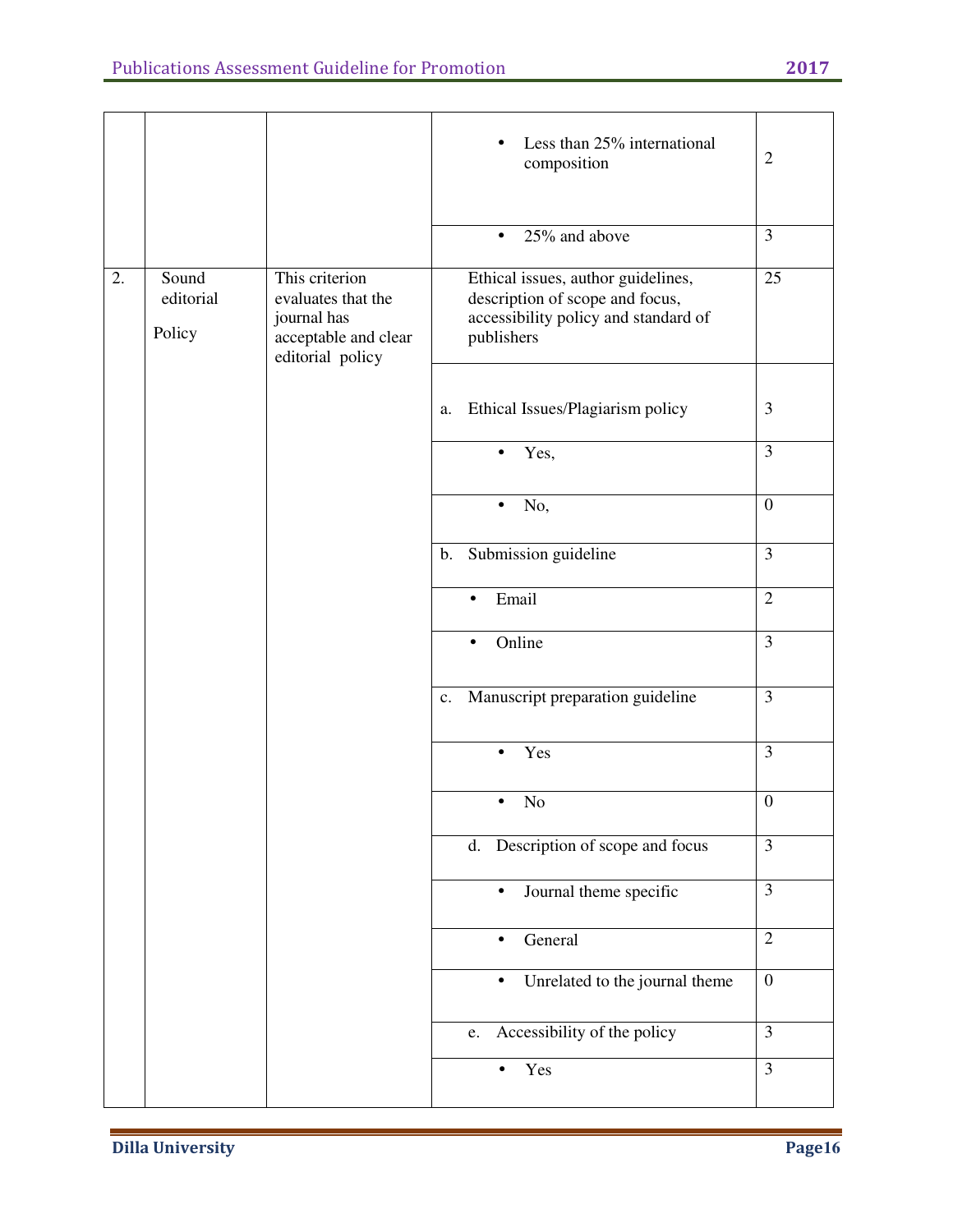|    |                      |                                                          | No<br>$\bullet$                                                                  | $\boldsymbol{0}$ |
|----|----------------------|----------------------------------------------------------|----------------------------------------------------------------------------------|------------------|
|    |                      |                                                          |                                                                                  |                  |
|    |                      |                                                          | Publisher standard<br>f.                                                         | 10               |
|    |                      |                                                          | Fixed location and address<br>$\blacksquare$                                     | $\overline{2}$   |
|    |                      |                                                          | Yes,<br>$\blacksquare$                                                           | $\overline{2}$   |
|    |                      |                                                          | No.<br>$\blacksquare$                                                            | $\boldsymbol{0}$ |
|    |                      |                                                          | Established publishers listed under<br>$\bullet$<br>Appendix I of this guideline | $\overline{8}$   |
|    |                      |                                                          | • Other publishers                                                               | $\overline{5}$   |
| 3. |                      |                                                          | Consistence, continuity and maturity of<br>the journal                           | 15               |
|    |                      |                                                          | Volume<br>a.                                                                     | 10               |
|    |                      |                                                          |                                                                                  |                  |
|    |                      |                                                          | Volume Number 1-3<br>1.                                                          | $\overline{3}$   |
|    |                      |                                                          | Volume number 4 to 5<br>2.                                                       | 6                |
|    |                      |                                                          | Volume number 6-8<br>3.                                                          | 9                |
|    | Permanenceo<br>f the | This criterion<br>evaluates the<br>maturity, consistence | 4. Volume number 9 and above                                                     | 10               |
|    | journal<br>Journal   | and continuity of a                                      | Consistence and Continuity<br>b.                                                 | $\mathfrak{S}$   |
|    |                      |                                                          | 1. Consistency                                                                   | $\overline{2}$   |
|    |                      |                                                          | $\overline{i}$ .<br>Consistent                                                   | $\overline{2}$   |
|    |                      |                                                          | ii.<br>Inconsistent                                                              | $\mathbf{1}$     |
|    |                      |                                                          |                                                                                  |                  |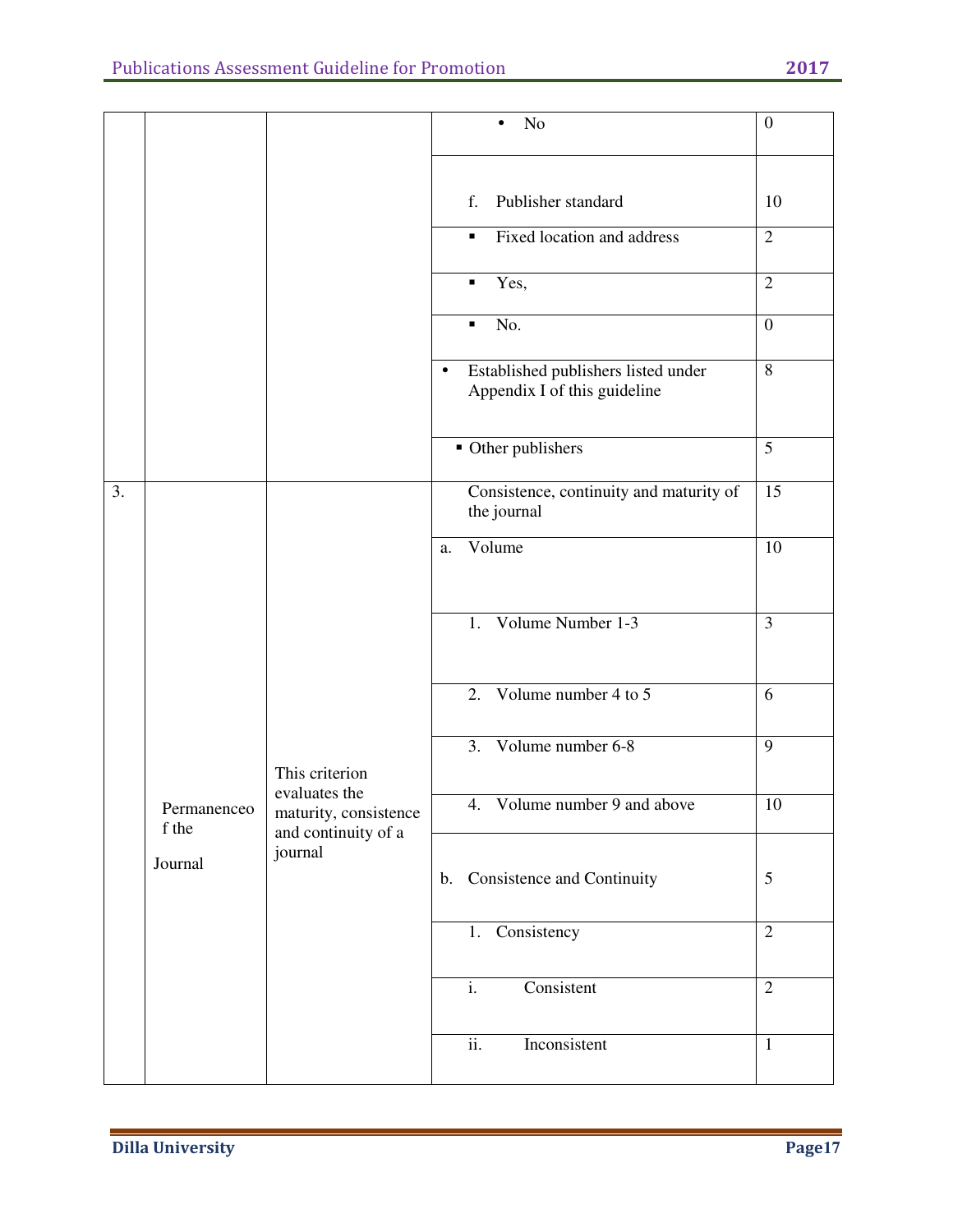|                |                                                  |                                                                                                                                                    | 2. Continuity                                                                                                                                                                                                            | 3                |
|----------------|--------------------------------------------------|----------------------------------------------------------------------------------------------------------------------------------------------------|--------------------------------------------------------------------------------------------------------------------------------------------------------------------------------------------------------------------------|------------------|
|                |                                                  |                                                                                                                                                    | Continuing<br>i.                                                                                                                                                                                                         | $\overline{3}$   |
|                |                                                  |                                                                                                                                                    | ii.<br>Interrupted but continuing                                                                                                                                                                                        | $\overline{2}$   |
|                |                                                  |                                                                                                                                                    | iii. Discontinued                                                                                                                                                                                                        | $\mathbf{1}$     |
| $\overline{4}$ | Thebackingan<br>d respectgiven<br>on the journal | This criterion refers<br>to the assessment<br>given on the journal<br>by senior<br>professionals within<br>the respective<br>department/institute/ | Recognition and assessment given to the<br>journal by senior professionals within<br>the<br>respective<br>department/institute/center/school of the<br>applicant (base don the report of the<br>team established by RDC) | 10               |
|                |                                                  | center/school of the<br>applicant (within the<br>university or in a<br>different university)                                                       | i.<br>Highly recognized                                                                                                                                                                                                  | 10               |
|                |                                                  |                                                                                                                                                    | ii.<br>Recognized                                                                                                                                                                                                        | 6                |
|                |                                                  |                                                                                                                                                    | iii.<br>Moderate                                                                                                                                                                                                         | 3                |
|                |                                                  |                                                                                                                                                    | iv. Not recognized                                                                                                                                                                                                       | $\boldsymbol{0}$ |
| 5.             | Indexed<br>Journal                               | This criterion<br>requires that the<br>journal has been<br>registered in                                                                           | Indexation/ISSN/Board/Senate approval                                                                                                                                                                                    | 25               |
|                |                                                  | scientifically<br>acceptable journal<br>indexing and<br>abstracting<br>databases.                                                                  | Indexation in one of the identified and<br>a.<br>recognized databases listed under<br>Appendix II of this guideline                                                                                                      | 25               |
|                |                                                  |                                                                                                                                                    | Indexation in unidentified database<br>b.<br>under Appendix II of this guideline<br>and not in the predatory indexation<br>databases                                                                                     | 20               |
|                |                                                  |                                                                                                                                                    | Not indexed at all<br>$\mathbf{c}$ .                                                                                                                                                                                     | $\overline{0}$   |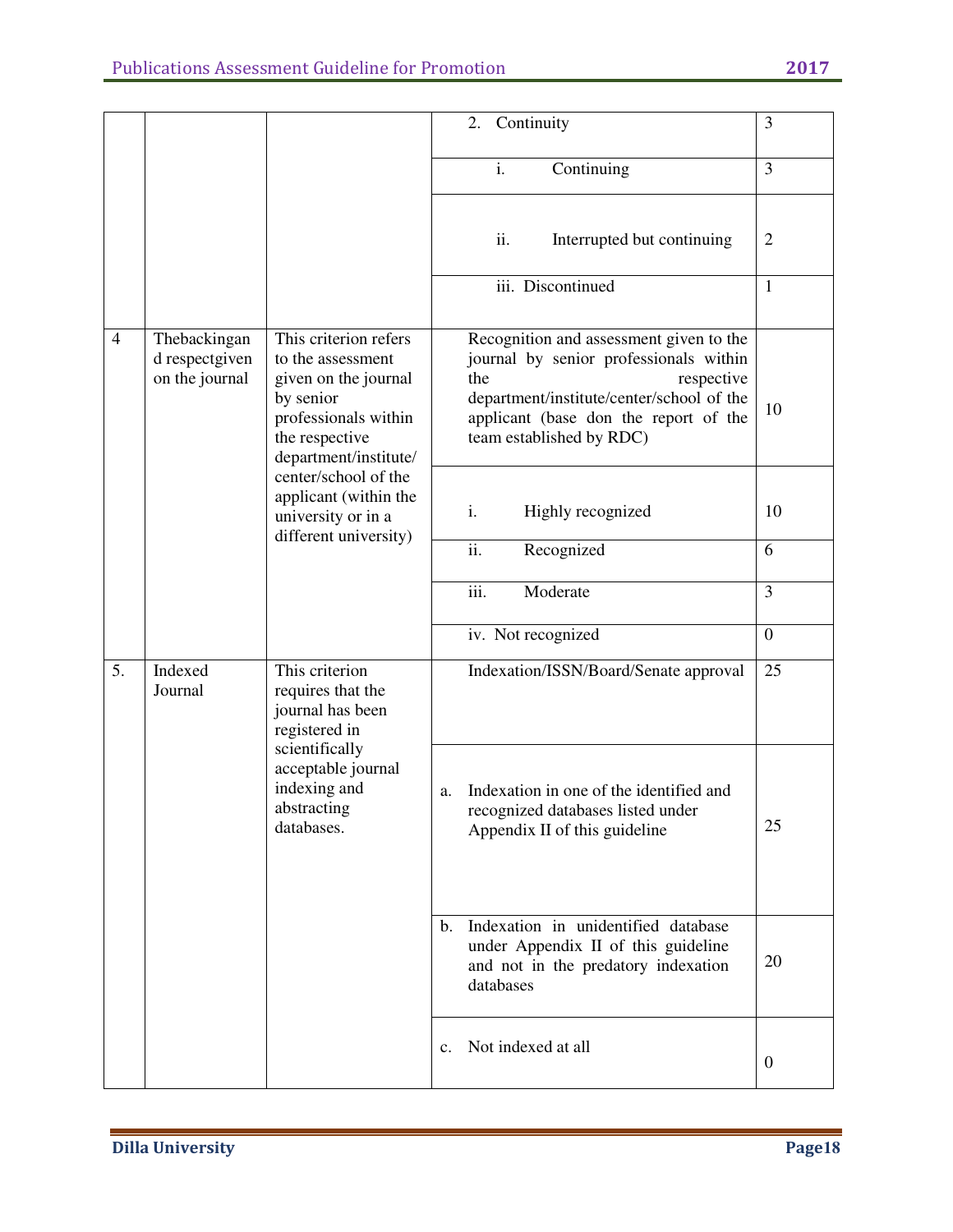| ISSN/Board/Senate | <b>ISSN/DOI</b>           |    |
|-------------------|---------------------------|----|
| approval          |                           |    |
|                   | Yes,                      |    |
|                   |                           |    |
|                   |                           |    |
|                   | No,                       |    |
|                   | ii. Senate/Board approval | 20 |
|                   |                           |    |

Based on the above calculation, publications that rank greater or equal to 70 will be considered to be reputable.

#### **Section III. MISCELLANEOUS PROVISIONS**

#### **1.1 Obligation to comply and right to appeal**

All departments, other academic and administrative units, and staff members of the University's community shall have duty to observe and implement the provisions of these Guidelines.

#### **3.2 Inapplicable Laws**

No guideline or customary practice may, in so far as it is inconsistent with the provisions of this guideline, be applicable with respect to matters covered under this guideline.

#### **3.3 Amendment**

Amendment is possible to this guideline provided that it is supported by the majority of the Senate members.

#### **3.4 Effective date and Notification**

- 1) This Guideline shall enter into force up on the date of approval by the University Senate.
- 2) The VPRTT Office shall notify this guideline to all concerned bodies up on approval by the University Senate.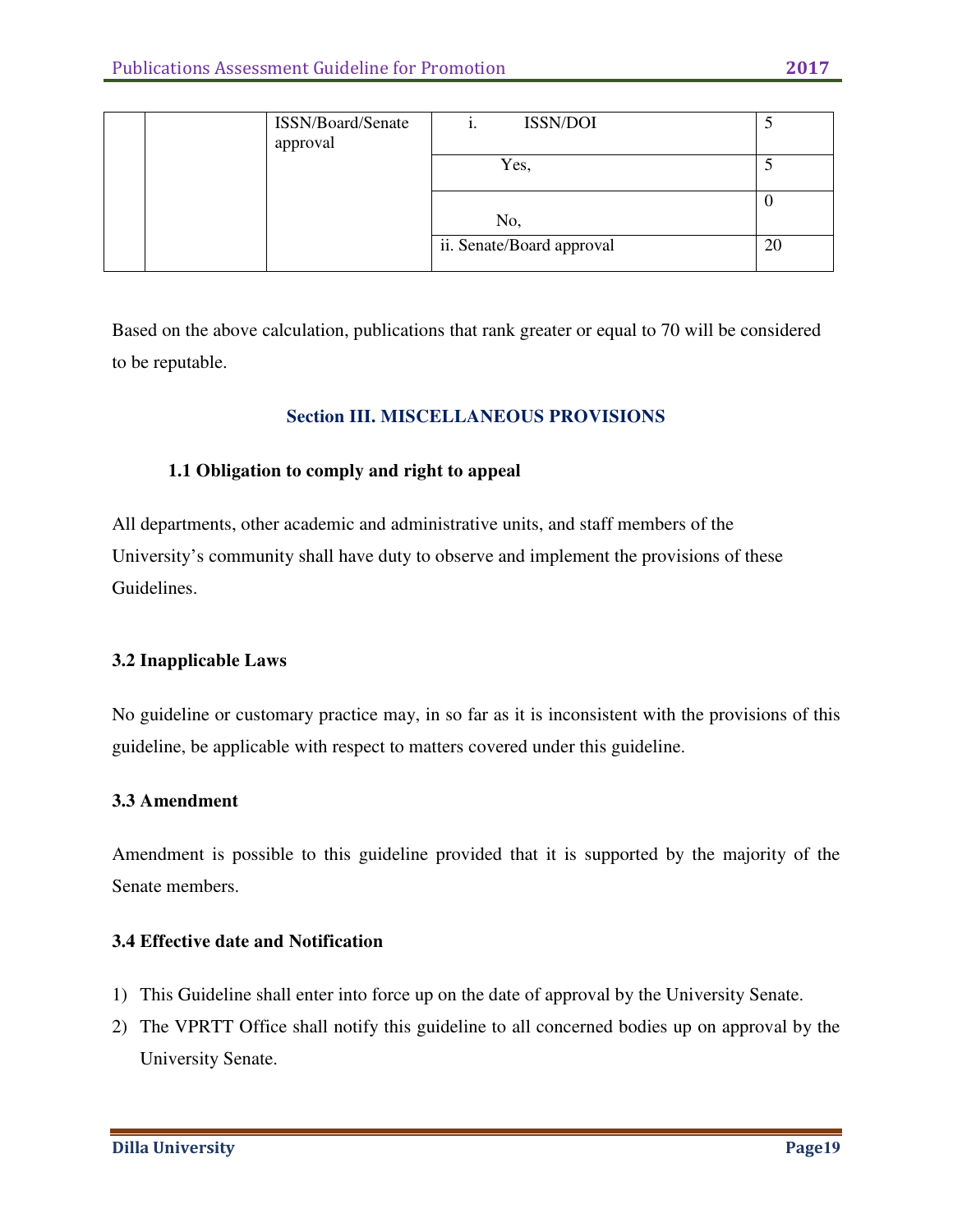### **Appendices**

## Appendix I

### **List of standard Publishers**

- **Springer**,
- **Elsevier**,
- SAGE Publications
- **↓** Cambridge University press,
- Oxford University press,
- $\blacksquare$  MIT press,
- $\ddot{\phantom{a}}$  U of Chicago press,
- **Wacmillan**,
- $\ddot{\bullet}$  Wiley,
- $\pm$  Taylor& Francis,
- **Routledge**
- $\blacksquare$  Frontiers
- $\overline{\phantom{a}}$  RSC
- **ACS** (American Chemical Society)
- $\overline{\phantom{a}}$  Emerald,
- $\blacksquare$  JSTOR
- **Addis Ababa University press,**
- **H** Other University affiliated press
- **Publications in a local (Ethiopian academic journals) may be recognized as a legitimate** publication, if the journal complies with standards of peer review. This is meant to encourage the culture of academic publication both in Dilla University and nationally. For this purpose, the applicant should provide the evidence of peer-review as stated in this guideline.